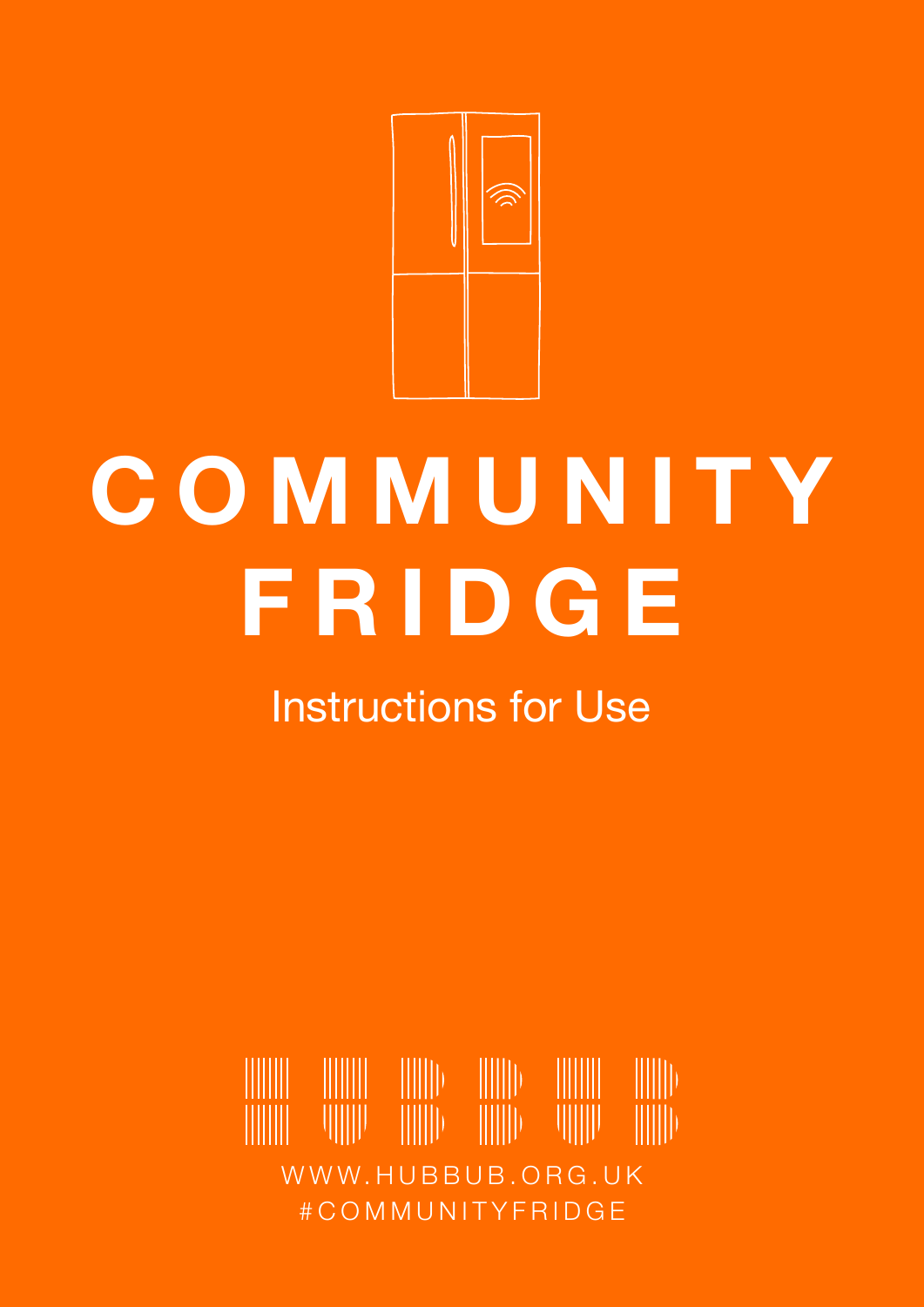

## PUTTING FOOD IN

#### YOU MUST READ AND AGREE TO THIS.

- Only donate food when it is fresh and before it reaches the "use-by date" if it has one.
- Donate food because you cannot or don't want to sell it, not because it is no longer good quality.
- Only donate food that is good for at least 24 more hours.
- Do not donate: unpasteurised milk, cooked rice, raw milk cheeses, pâtés, bean sprouts, cooked food from an uncertified kitchen, products which could contain any of the above ingredients.
- Only donate food that has been stored safely and handled i.e. not temperature abused or contaminated in any way.
- Only donate food that you have cooked or prepared if you are part of a food business registered with the local authority, complying with UK Food Law and have a minimum of level 4 Hygiene Rating.

#### COOKED OR PREPARED FOOD FROM CERTIFIED SOURCES

- Label any food that has not got a "use-by date" (i.e. surplus cooked food), stating what it is, the ingredients, allergens, the business name, when it was donated and when it has to be used by, along with instructions for reheating.
- Package the food appropriately to avoid contamination.
- Make sure that any previously heated food was cooled down quickly after cooking (ideally down to 5°C but no higher than 8°C within 90 minutes).
- Make sure all containers used are cleaned and where necessary disinfected.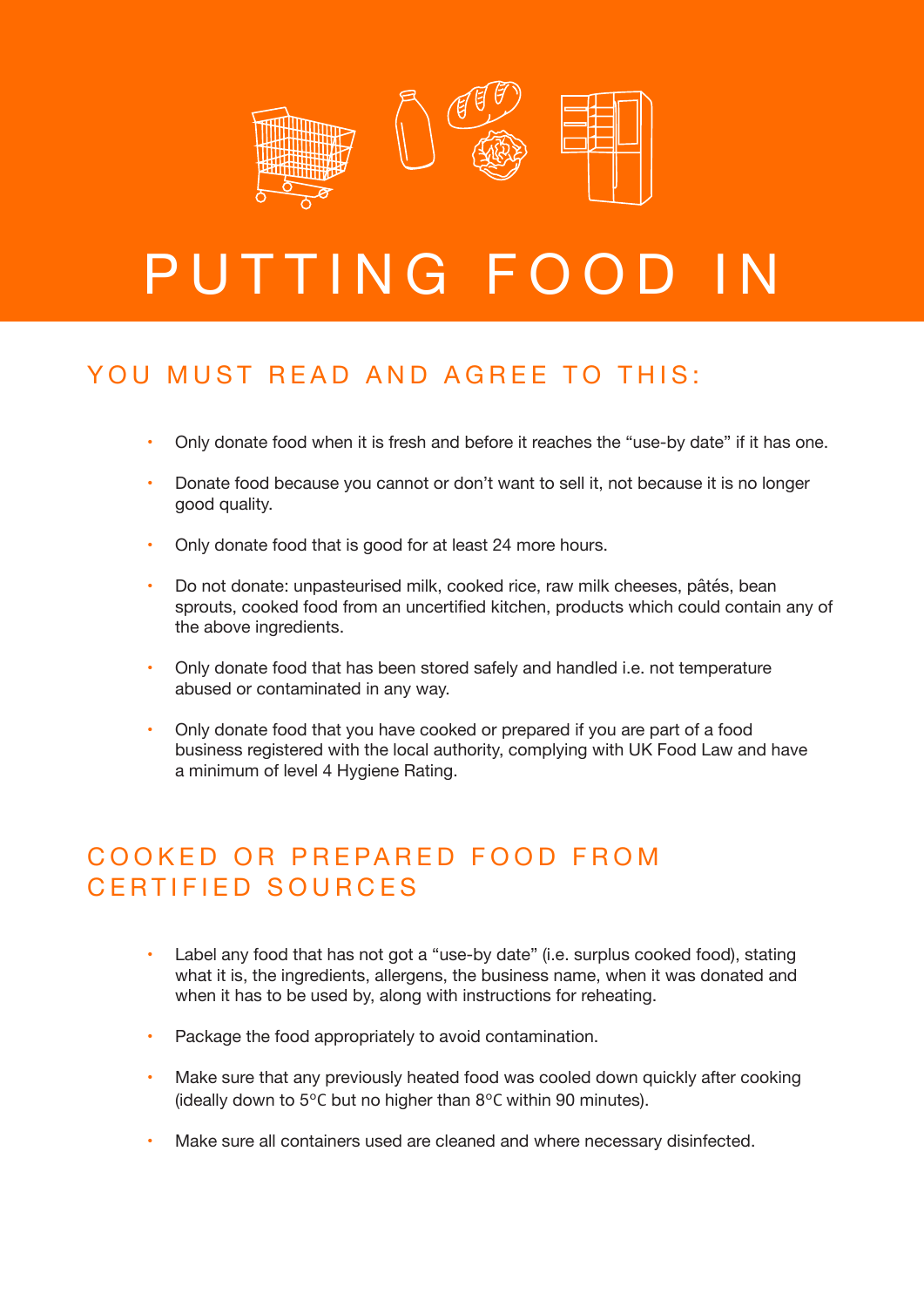

## TAKING FOOD OU

#### YOU MUST READ AND AGREE TO THIS:

- Record food taken out in the logging book.
- Make your own judgement as to whether or not the food is safe to eat by checking that foods such as meat and dairy and prepared foods are still within their use-by date. Use your senses when it comes to items such as bread and fresh fruit and veg.
- Do not consume food from the fridge if you have any food allergies, food intolerances or a vulnerable immune system.
- Heat up any cooked food until it is steaming hot  $(75\degree C)$ , and not reheat it a second time.
- Wash all unpackaged foods, and packaged foods where necessary, before consumption.
- • Do not consume unpasteurised milk, cooked rice, raw milk cheeses, pâtés, bean sprouts, cooked food from an uncertified kitchen, products which could contain any of the above ingredients. Notify a member of staff if these items are found in the fridge.
- Use your senses; smelling and looking at the food before eating it, if in doubt don't eat it! You take food from the fridge at your own risk, please read the disclaimer.